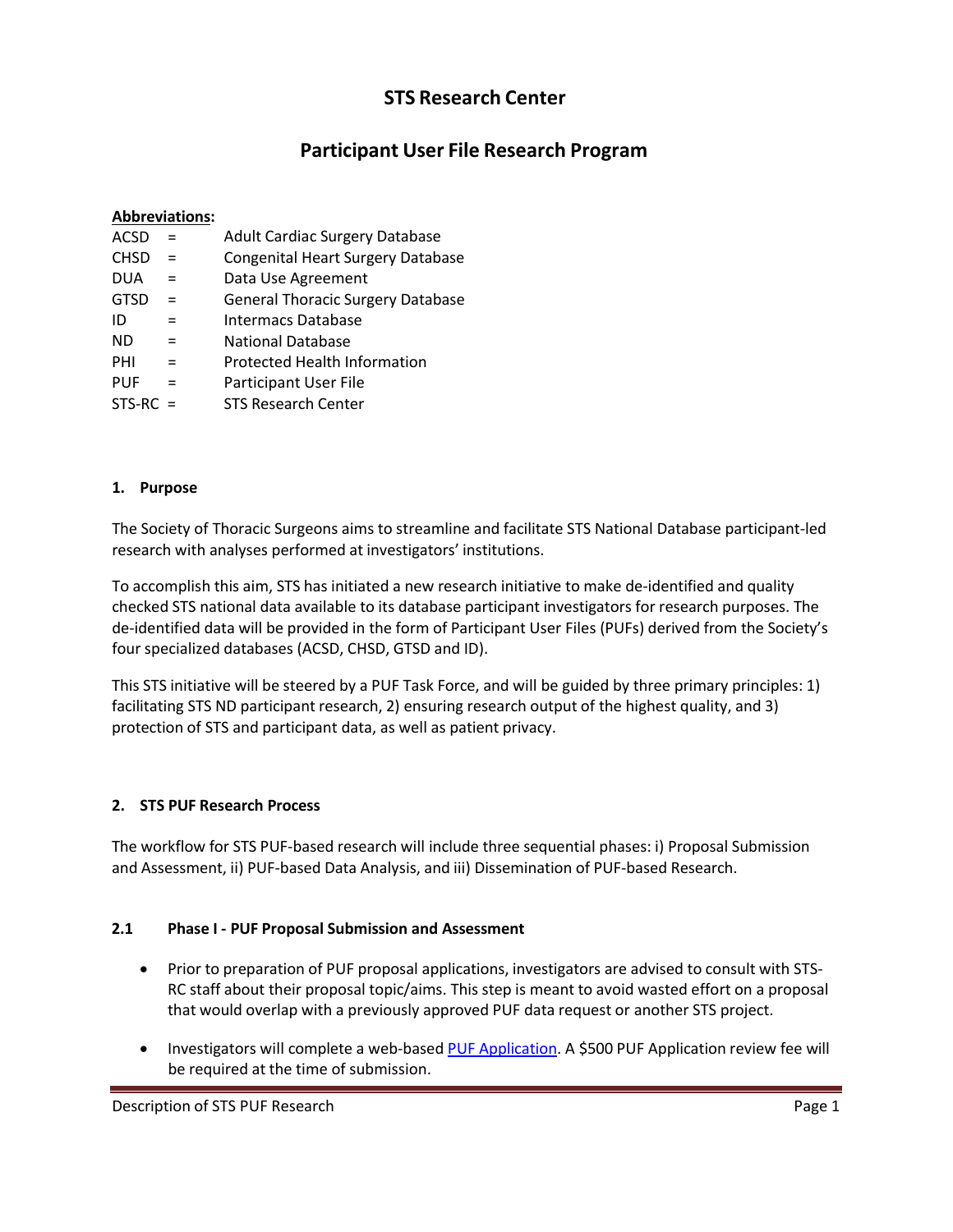- STS-RC staff, working with investigators, will confirm application completeness and forward it to the PUF Task Force for review.
- PUF proposals will be reviewed and processed on a continuous and rolling basis.
- The PUF proposal review will focus on various key criteria, including 1) the scientific merit of the proposed research, 2) the feasibility of the research, 3) overlap with ongoing approved STS research, and 4) the analytic resources available to the investigative team.
- Assessment of the statistical analysis team's experience and capacity to carry out the proposed research and analyses is an integral part of the review process*. The applicant's analytics team must include a PhD biostatistician in order for the proposal to be approved, unless the PUF Task Force specifies otherwise.*
- Following review of the proposal, STS-RC staff will notify the principal investigator of the PUF Task Force decision in a timely manner.
- Investigators on approved PUF research projects must complete and sign the **STS PUF [Research](http://www.sts.org/sites/default/files/documents/pdf/FINALFormofPUFDUA.pdf)** [Program DUA](http://www.sts.org/sites/default/files/documents/pdf/FINALFormofPUFDUA.pdf) prior to the initiation of the project.
- The principal investigator of an approved PUF study will be invoiced pursuant to the following schedule of fees:
	- i. STS Administrative and Scientific Review Fee = \$2,000
	- ii. PUF Data Access Fee Research PUFs will fall into one of three categories based on the volume of data requested *[Volume (data points) = # patient records (surgical cases) x # data fields].* The three categories and corresponding data access fees are reflected below:

| PUF - Volume (data points)    | Data Access Fee |
|-------------------------------|-----------------|
| Standard ( $\leq$ 1 million): | \$2.500         |
| Large (1-5 million):          | \$5,000         |
| Very large (5-50 million):    | \$7,500         |

**For example, a PUF study involving 20,000 patient records (surgical cases) and requiring 50 data fields per patient record will have a PUF total volume = (50 × 20,000) or 1 million data points.**

**PUF requests exceeding the very large file limit of 50 million data points in volume must be justified and will be considered for approval by the PUF Task Force on a case-by-case basis. If approved, such PUF requests may incur additional data access fees.**

• Upon receipt of payment, STS-RC staff will send the PUF data to the principal investigator as soon as it is available, using password protected media.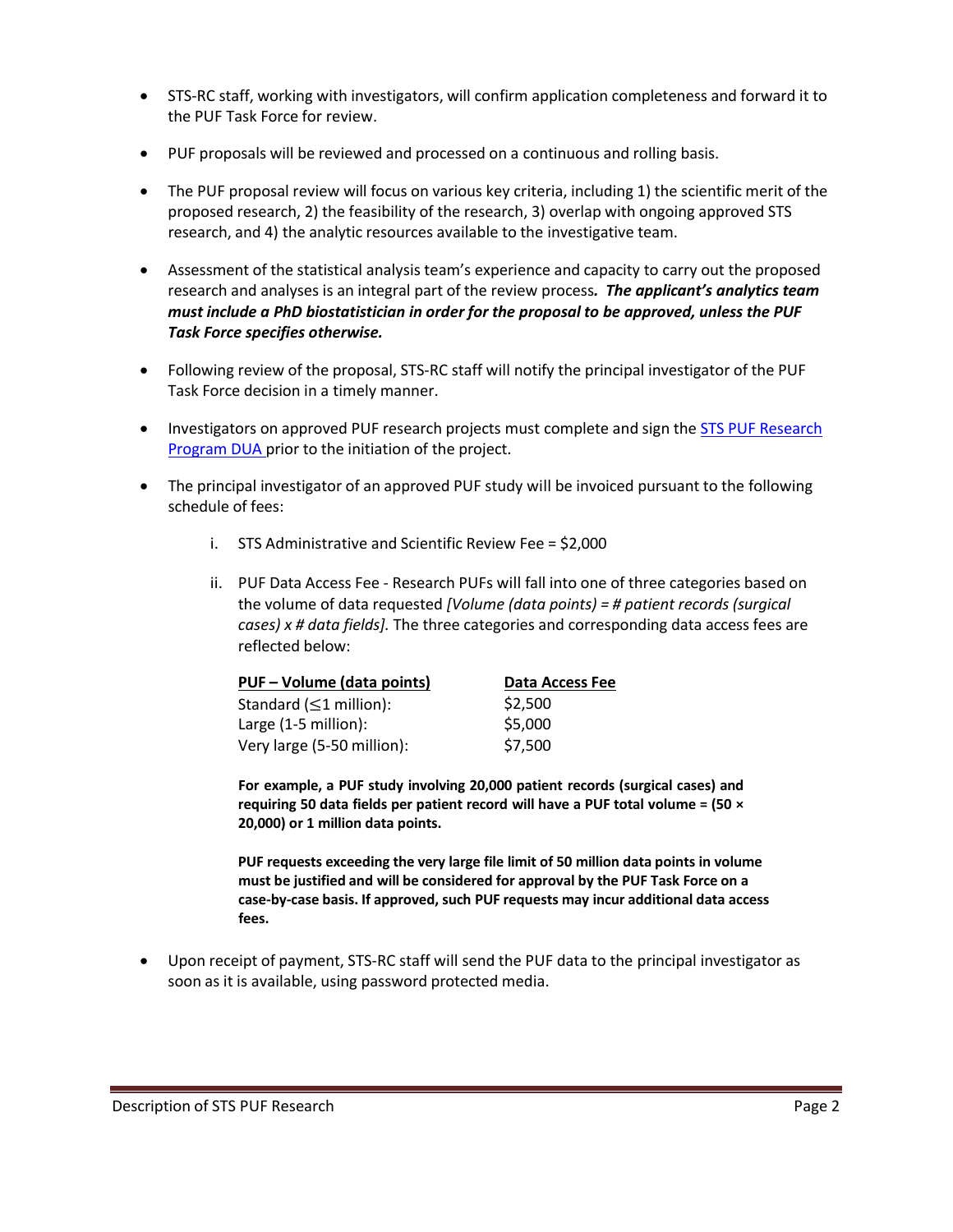#### **2.2 Phase II: PUF-based Data Analysis**

- The analysis will be conducted at the investigators' institution(s) according to the approved research design. As per the DUA, the PUF Task Force must be notified about any material changes to the approved analysis plan that are proposed by the investigator(s), which may necessitate additional review and approval.
- After receiving their PUF data and as per the DUA, investigators will be required to submit progress reports to the PUF Task Force at least once every 2 months.
- The PUF Task Force must be informed of changes to the statistical/analysis team and in particular changes affecting the biostatistics resources available to the investigative team, which will require PUF Task Force review and approval.
- Investigators may consult with STS-RC staff at any time in case of questions related to the PUF research project.
- PUF investigator requests for research support from STS-RC staff will be discussed on a case-bycase basis, will depend on available resources at STS-RC, and may entail additional fees.
- A 3- to 6-month suggested timeline is recommended for completion of PUF analyses, depending on scope and complexity. If a PUF analysis is not completed within the suggested timeline, then the PUF Task Force may approve a similar or closely related PUF proposal submitted by other investigators.

## **2.3 Phase III: Dissemination of PUF-based Research**

- Investigators will be expected to disseminate their PUF research results in the form of scientific research abstracts and manuscripts.
- Investigators should send their research reports to STS-RC staff at least 15 days prior to meeting abstract submission deadlines and at least 30 days prior to journal article submission deadlines. Shorter time windows may not be sufficient to secure PUF Task Force input and approval.
- The PUF Task Force will provide timely feedback to the principal investigator, and both parties will discuss in good faith the comments and suggested edits for the benefit of the project.
- The PUF Task Force will not exercise veto power over final submission decisions but:
	- may require the prominent inclusion of the following disclaimer statement if differences arise that are not adequately resolved:

## *"The views and opinions presented in this article (or abstract or presentation as applicable) are solely those of the author(s) and do not represent those of The Society of Thoracic Surgeons."*

In addition, STS reserves the right to publicly critique the PUF research output as it deems appropriate.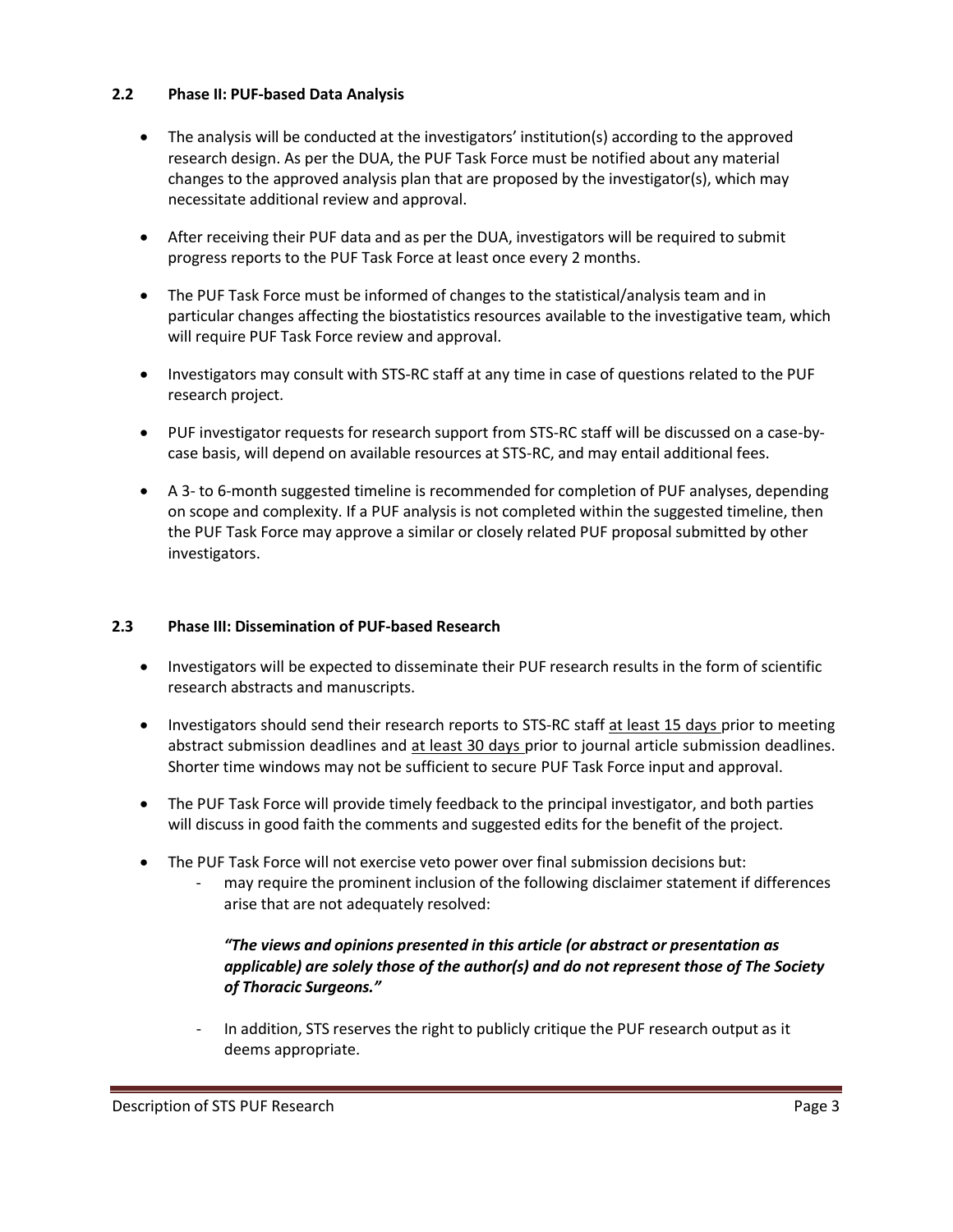- STS strongly suggests that the investigators target the STS Annual Meeting and *The Annals of Thoracic Surgery* as the meeting and publication forums, respectively, for dissemination of PUFbased research. If PUF research output is presented at the STS Annual Meeting, then the STS Board of Directors or Executive Committee may waive the requirement that it be published in *The Annals* in exceptional circumstances.
- All published articles based on STS ND PUF data must recognize the STS PUF research program contribution by including the following statement in the Acknowledgement section:

*"The data for this research were provided by The Society of Thoracic Surgeons' National Database Participant User File Research Program. Data analysis was performed at the investigators' institution(s)".*

## **3. General Rules for STS PUF-based Research**

- A principal investigator requesting PUF research files must be an STS ND surgeon participant in good standing. A research scientist affiliated with an STS ND surgeon participant in good standing also may be eligible.
- STS expects that the principal investigator will hold the primary scientific roles on the approved PUF research, including actual research effort, eventual authorship, and other related responsibilities.
- All investigators involved in STS PUF research projects must complete and sign the STS PUF DUA prior to the initiation of the project. Note, a PUF DUA is always specific to the project approved by the PUF Task Force and will include the project title, as well as a unique PUF study number (e.g., PUF-2016-ACSD-001) assigned by STS-RC staff.
- The principal investigator must inform the PUF Task Force of any additional investigators joining the project research team after its launch. Added investigators also must sign the STS PUF DUA.
- A principal investigator can have **only one approved active PUF-based study** in which he or she is principal investigator at any given time, where active means before formal submission of manuscript for publication.
- A principal investigator can be a co-investigator on other PUF projects.
- A principal investigator cannot submit more than one PUF research application within 1 year of a previously approved PUF application.
- A PUF proposal should request only the data fields that are pertinent to the research aim of the proposal. The PUF Task Force will not approve broad ND download requests that are not justified.